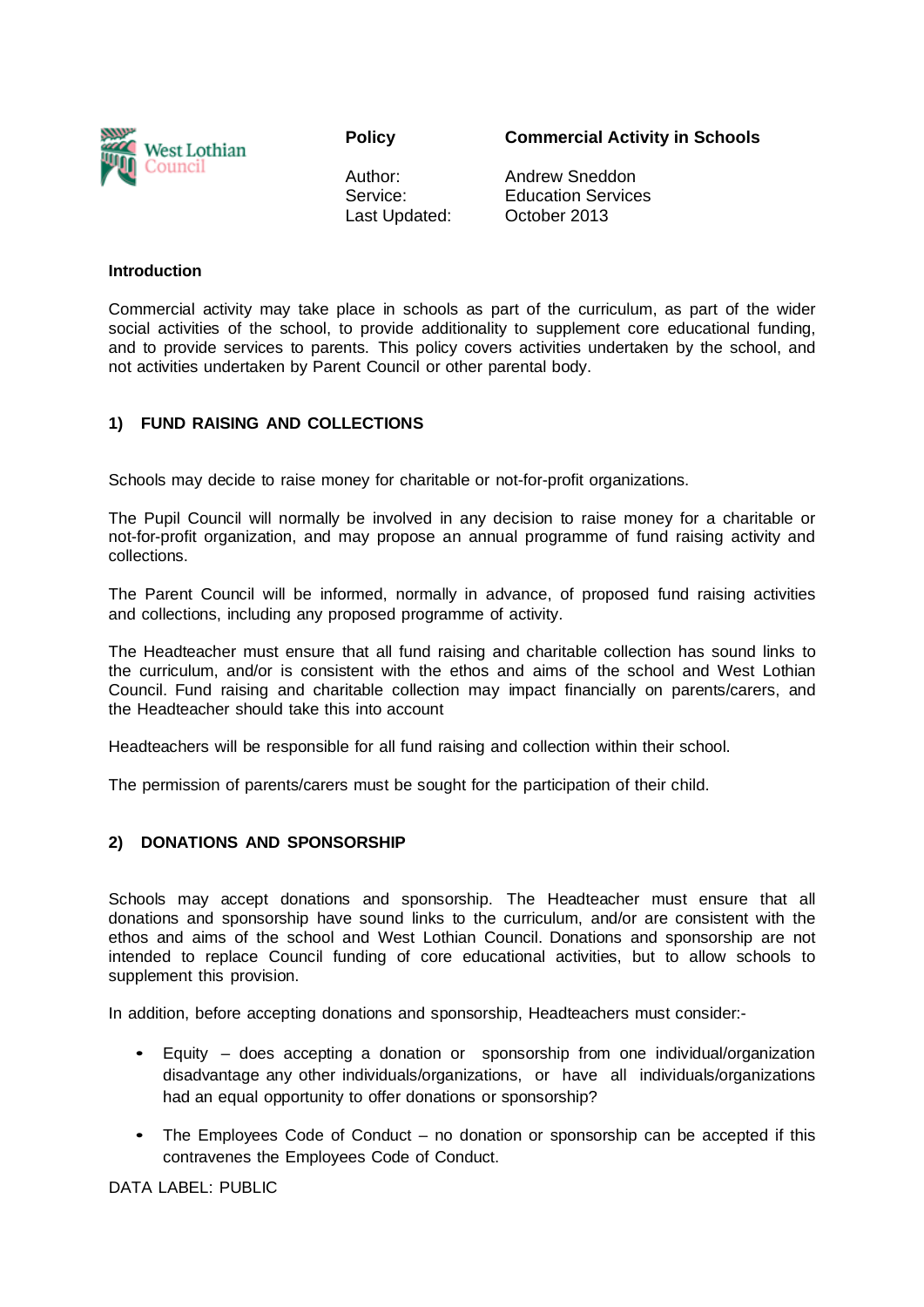• The reputation of the Council – it may damage the reputation of the Council to accept donations and sponsorship from, for example, alcoholic drink companies or tobacco companies.

If in any doubt, the Headteacher should consult the Head of Service.

The Parent Council will be informed of donations and, normally in advance, of proposed sponsorship arrangements.

## **3) ADVERTISING**

Leaflets and flyers and other media advertising the availability of goods, services or activities should not be displayed or distributed to pupils and parents/carers unless there is a sound link to the curriculum, and/or the goods, services or activities are consistent with the ethos and aims of the school and West Lothian Council.

If leaflets, flyers or other media advertising the availability of goods, services or activities, are displayed or distributed, the Headteacher must ensure that all pupils and parents/carers are informed clearly that the supplier/provider is unconnected with West Lothian Council and that the Council cannot endorse or approve the goods, services, activities or supplier/provider (unless the material is from or on behalf of a Council or Community Planning Partnership service).

In addition, before circulating leaflets, flyers or other media, Headteachers must consider:-

- Equity does circulating leaflets, flyers or other media from one supplier/provider disadvantage any other suppliers/providers, or have all suppliers/providers had an equal opportunity to offer donations or sponsorship? Headteachers must not be seen to favour one supplier/provider at the expense of others.
- The Employees Code of Conduct no material may be circulated if this contravenes the Employees Code of Conduct.
- The reputation of the Council it may damage the reputation of the Council to circulate material from, for example, alcoholic drink companies or tobacco companies.
- The administrative burden it may take up valuable staff time to circulate material. Headteachers should be aware that agreeing to circulate material from one supplier/provider may give rise to other requests.
- The reaction of parents/carers parents/carers do not always wish to receive, or for their children to be exposed to, unsolicited marketing material.